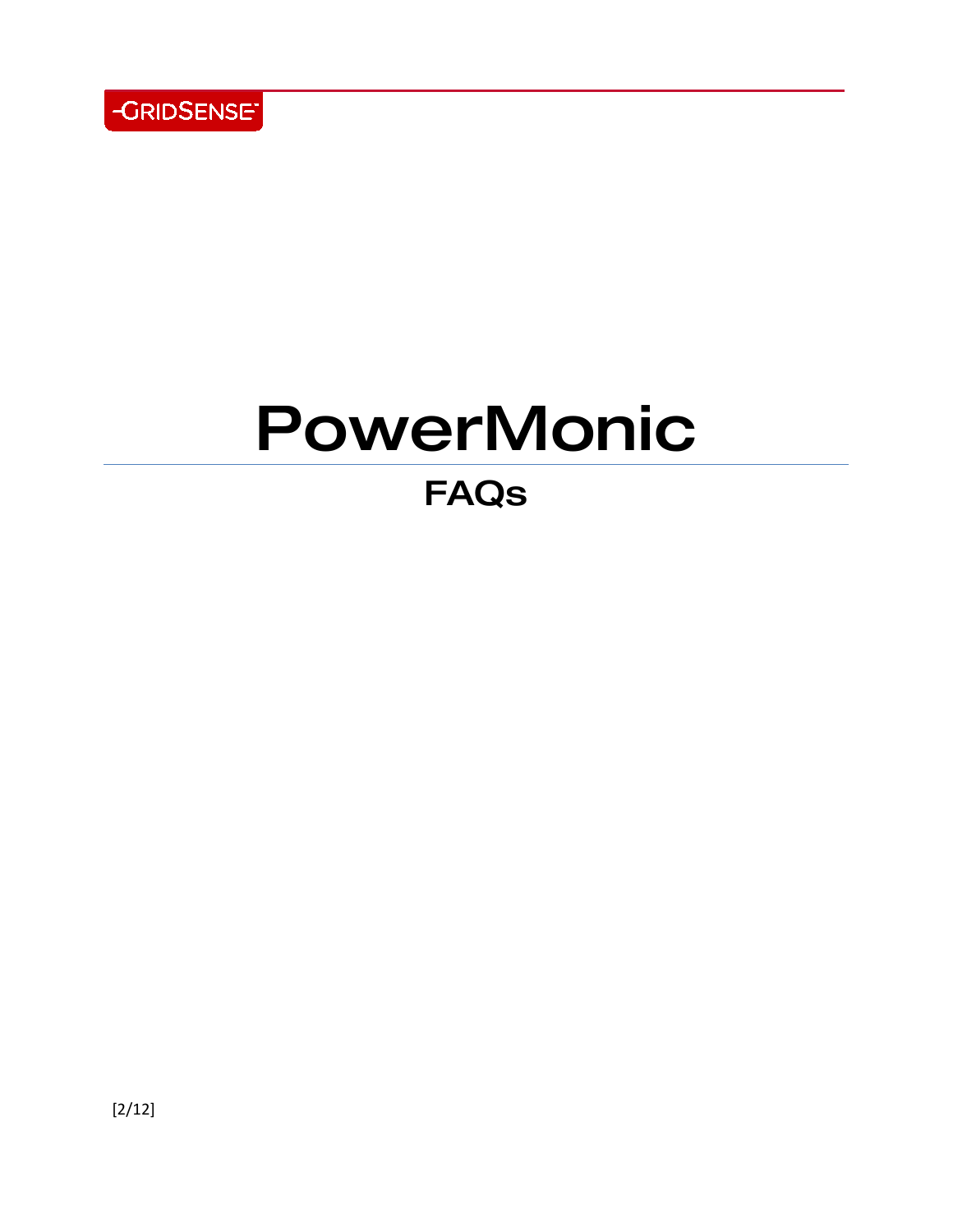# -GRIDSENSE<sup>-</sup>

# <span id="page-1-0"></span>**Table of Contents**

| FAQ 9. Is it necessary to stop logging before downloading data from a PowerMonic?  3 |  |
|--------------------------------------------------------------------------------------|--|
| FAQ 10. Why must the PowerMonic memory be cleared before synchronising the clock?  3 |  |
| FAQ 11. Why does the progress counter count down during a memory erase?  4           |  |
|                                                                                      |  |
|                                                                                      |  |
|                                                                                      |  |
|                                                                                      |  |
|                                                                                      |  |
|                                                                                      |  |
|                                                                                      |  |
|                                                                                      |  |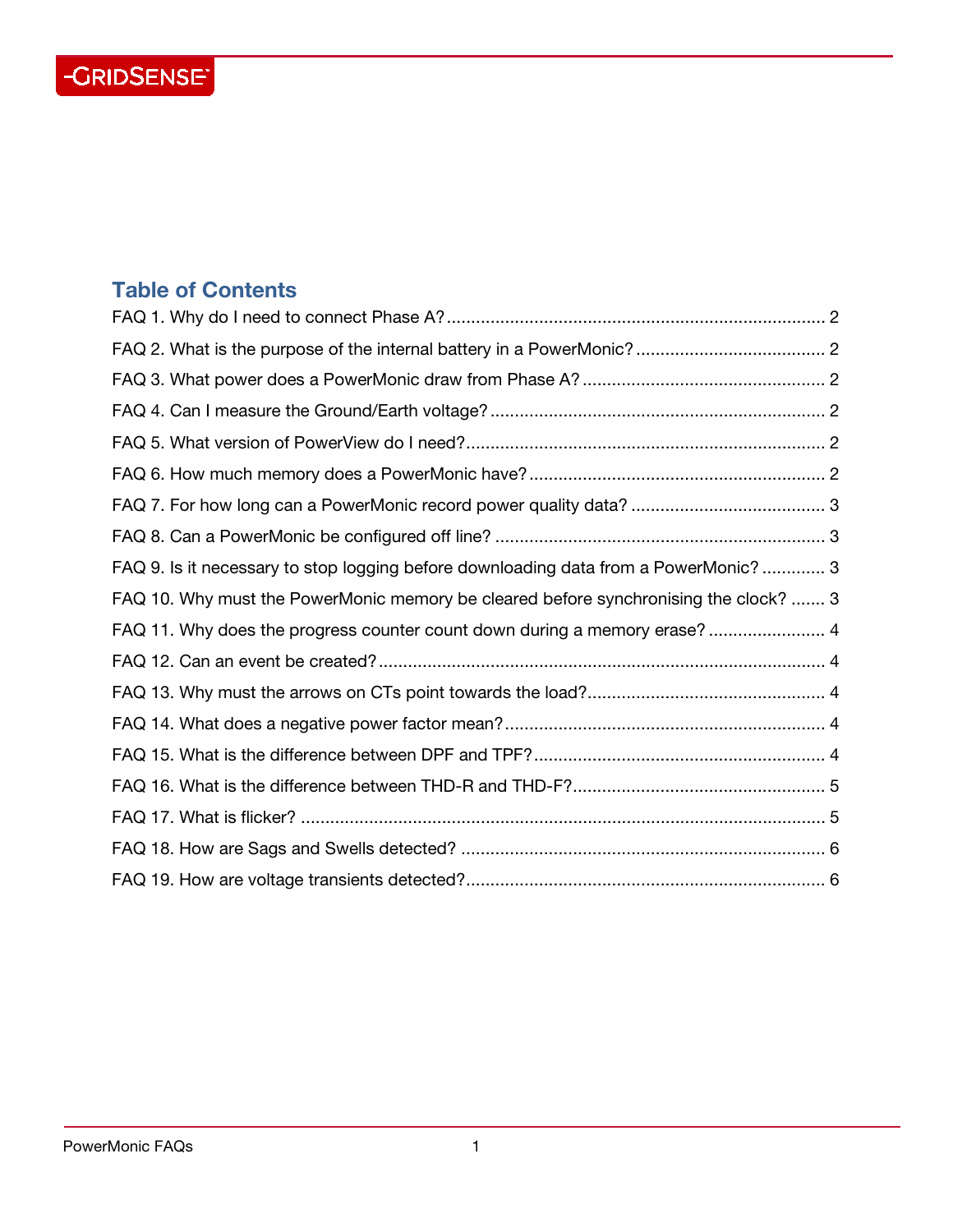

#### <span id="page-2-0"></span>**FAQ 1. Why do I need to connect Phase A?**

The PowerMonic is powered from the phase A connection, and will not record any data unless it is powered up.

[Back to Contents](#page-1-0)

#### <span id="page-2-1"></span>**FAQ 2. What is the purpose of the internal battery in a PowerMonic?**

The internal rechargeable sealed lead acid battery is used to enable the PowerMonic to ride through brief power interruptions and to enable an orderly shutdown when there is a long power interruption.

[Back to Contents](#page-1-0)

#### <span id="page-2-2"></span>**FAQ 3. What power does a PowerMonic draw from Phase A?**

The power consumption is approximately 12 VA.

[Back to Contents](#page-1-0)

#### <span id="page-2-3"></span>**FAQ 4. Can I measure the Ground/Earth voltage?**

To measure the voltage between Ground/Earth and neutral, you need a PowerMonic PM45.

[Back to Contents](#page-1-0)

# <span id="page-2-4"></span>**FAQ 5. What version of PowerView do I need?**

The latest version of PowerView can be downloaded from the GridSense web site at http://www.gridsense.com

PowerView will configure all models of PowerMonic, and will display and analyse data from all PowerMonics.

[Back to Contents](#page-1-0)

# <span id="page-2-5"></span>**FAQ 6. How much memory does a PowerMonic have?**

PowerMonic models PM35, PM40 and PM45 have 15 MB of internal flash memory.

The PowerMonic PM25 has 10 MB of internal flash memory

[Back to Contents](#page-1-0)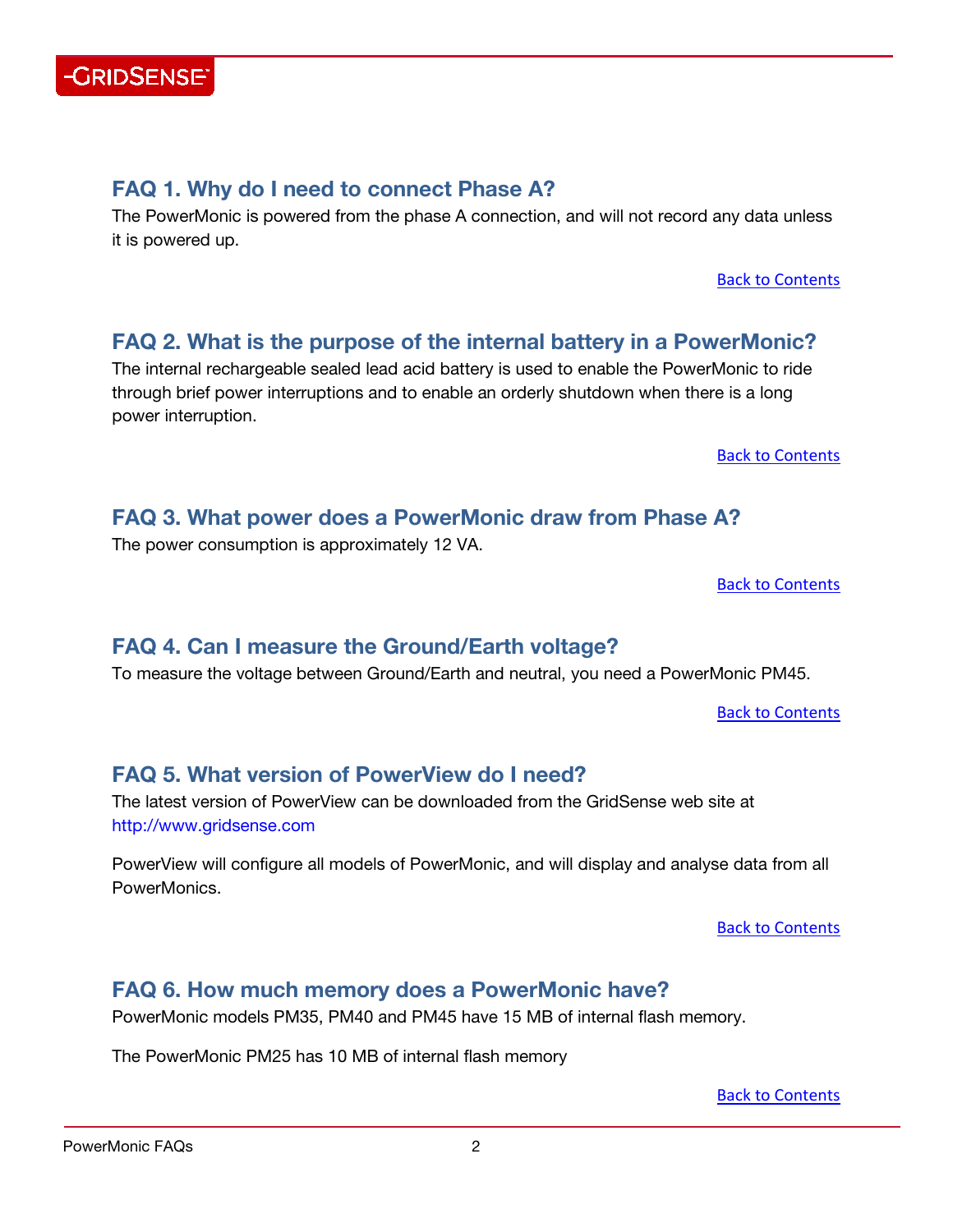

# <span id="page-3-0"></span>**FAQ 7. For how long can a PowerMonic record power quality data?**

The recording time depends on the Log Interval period and on the parameters recorded.

A PM35 or PM40 configured to record three phase voltage and current power quality data at a 5 second rate, all 48 harmonics and interharmonics, and with 50 RMS and 50 Waveform events will fill the 15 MB data memory in approximately 4 hours.

Conversely, a PM45 configured to record only basic three phase power quality data (no harmonics or interharmonics and no events) at 10 minute intervals will record data for in excess of 400 days.

[Back to Contents](#page-1-0)

# <span id="page-3-1"></span>**FAQ 8. Can a PowerMonic be configured off line?**

Using the File/Configuration Off Line menu, a PowerMonic configuration script can be created and saved to disk. This script can then be loaded by PowerView and used to configure a PowerMonic.

[Back to Contents](#page-1-0)

# <span id="page-3-2"></span>**FAQ 9. Is it necessary to stop logging before downloading data from a PowerMonic?**

PowerView allows data to be downloaded from a PowerMonic while it is logging data. It is not necessary to stop logging. This allows recorded data to be checked during a recording period without creating a gap in the logged data.

[Back to Contents](#page-1-0)

# <span id="page-3-3"></span>**FAQ 10. Why must the PowerMonic memory be cleared before synchronising the clock?**

The memory must be cleared and logging must be turned off before the internal clock is synchronised to prevent data corruption.

[Back to Contents](#page-1-0)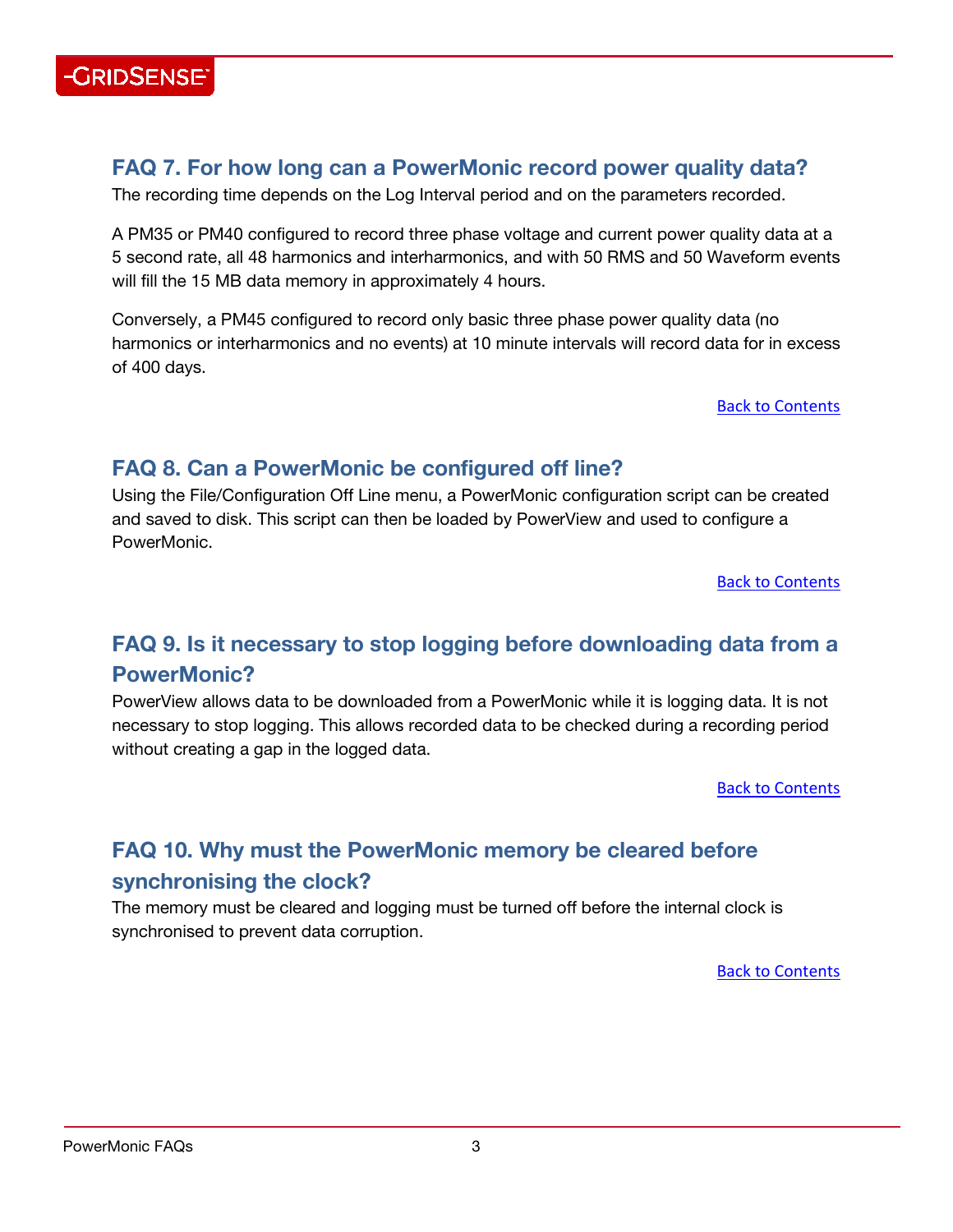# <span id="page-4-0"></span>**FAQ 11. Why does the progress counter count down during a memory erase?**

The memory is erased backwards – i.e. from the newest to the last – so that if a memory erase procedure is started inadvertently it is possible to cancel the memory erase and not lose data.

[Back to Contents](#page-1-0)

# <span id="page-4-1"></span>**FAQ 12. Can an event be created?**

**GRIDSENSE** 

If event recording is enabled, you can create an event by briefly interrupting any of the voltage or current channels. This is often useful to obtain a snapshot of the normal voltage and current waveforms.

#### [Back to Contents](#page-1-0)

# <span id="page-4-2"></span>**FAQ 13. Why must the arrows on CTs point towards the load?**

When the arrows on CTs are pointed towards the load (and away from the generator or point of supply) the PowerMonic will calculate load flow correctly. Power and energy flowing towards the load will be positive while power and energy flowing towards the point of supply will be negative.

[Back to Contents](#page-1-0)

# <span id="page-4-3"></span>**FAQ 14. What does a negative power factor mean?**

If a PowerMonic was installed with the CT arrows pointing towards the point of supply rather than the load, the True (TPF) and Displacement (DPF) Power Factors will be negative.

If the PowerMonic was installed with the CT arrows pointing towards the load, then a negative TPF or DPF implies that power is flowing from the load towards the point of supply. This commonly occurs with distributed power generation – e.g. when a solar panel and inverter has been installed at a customers premises.

[Back to Contents](#page-1-0)

# <span id="page-4-4"></span>**FAQ 15. What is the difference between DPF and TPF?**

TPF is True Power Factor and is calculated by dividing the real power P in Watts by the apparent power S in VAs. It is a dimensionless quantity.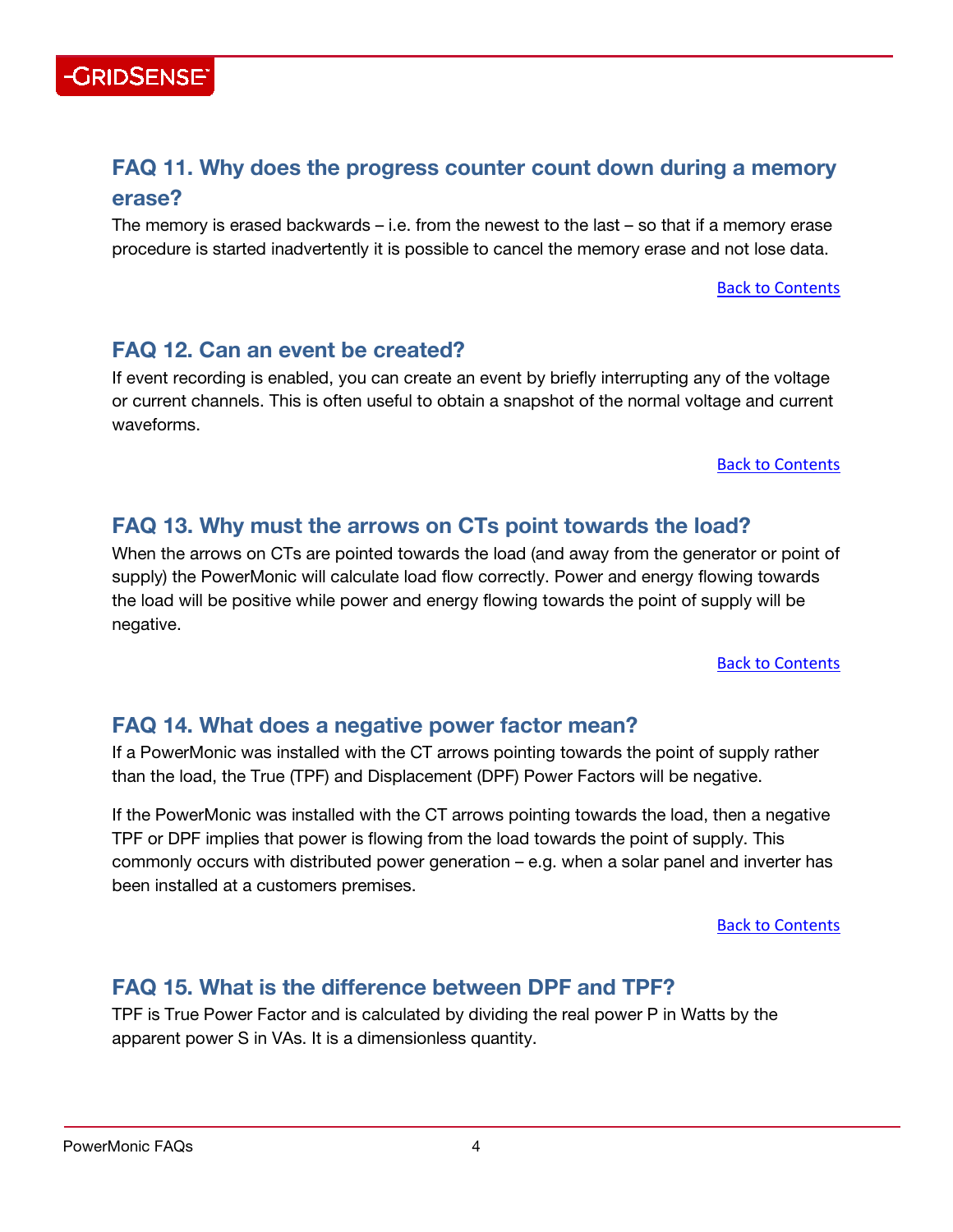

DPF is Displacement Power Factor and is calculated by taking the cosine of the difference between the phase angle of the fundamental component of the current and the phase angle of the fundamental component of the voltage.

DPF and TPF have similar values when there is minimal distortion in the voltage and current waveforms.

[Back to Contents](#page-1-0)

# <span id="page-5-0"></span>**FAQ 16. What is the difference between THD-R and THD-F?**

THD-R is Total Harmonic Distortion (THD) as a percentage of the Root Mean Square (RMS) value of the waveform.

THD-F is Total Harmonic Distortion (THD) as a percentage of the Fundamental RMS value of the waveform.

Both THD-R and THD-F are normally expressed in percent.

THD-R and THD-F have similar values when there is minimal distortion in the voltage or current waveforms.

[Back to Contents](#page-1-0)

# <span id="page-5-1"></span>**FAQ 17. What is flicker?**

Flicker is a measure of the variation in light output of electric lights caused by variations in supply voltage.

Flicker is calculated in accordance with international standards, and is normalised and dimensionless. The processing of flicker is based on the physical properties of incandescent lights and the physiology of the human eye and brain.

Short term flicker Pst is calculated once every 10 minutes, while long term flicker Plt is calculated once an hour.

If Pst and Plt are less than 1, a majority of observers will not find flicker objectionable.

Conversely, if Pst and Plt are greater than 1, flicker will be observed by a majority of observers.

[Back to Contents](#page-1-0)